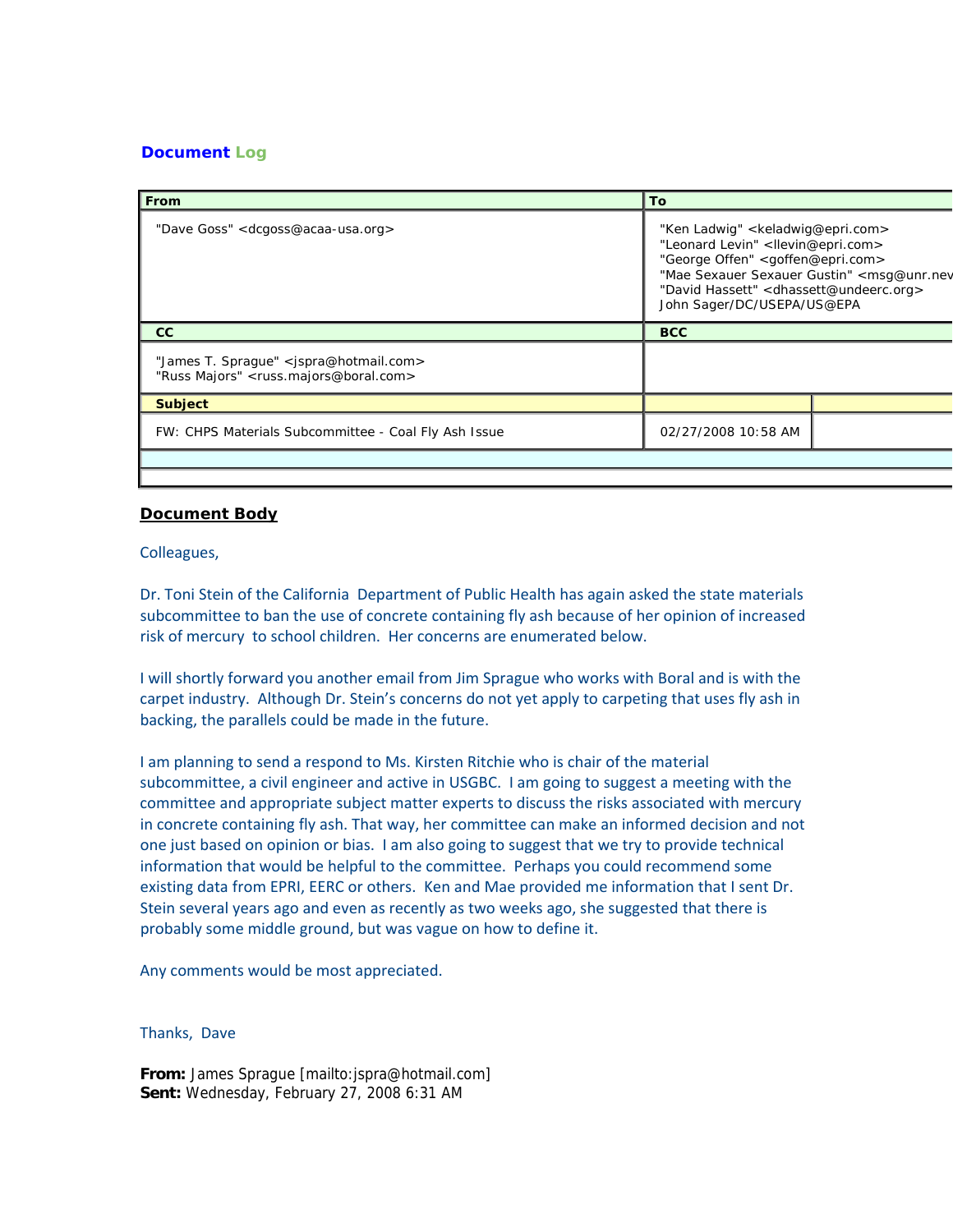**To:** Kirsten Ritchie **Cc:** Dave Hassett; Dave Goss; russ hill; Russ Majors **Subject:** FW: CHPS Materials Subcommittee - Coal Fly Ash Issue

Kirsten, below is the original submission from A. Stein and the response from EERC. It may be beneficial to revisit both.

JIM

James T. Sprague Jatec Industries, Inc. ph. (706)226-9742 cell (706)217-7500 fax (706)217-2349 jspra@hotmail.com

> Subject: FW: FW: CHPS Materials Subcommittee - Coal Fly Ash Issue > Date: Tue, 26 Feb 2008 11:33:22 -0500 > From: Russ.Majors@boral.com > To: jspra@hotmail.com  $>$ >  $\rightarrow$ > -----Original Message----- > From: Hassett, David [mailto:dhassett@undeerc.org] > Sent: Monday, June 12, 2006 12:25 PM > To: Russ Majors (BMTI - San Antonio); 'TStein@dhs.ca.gov'; 'dcgoss@acaa-usa.org'; 'kritchie@scscertified.com'; 'DPapke@CIWMB.ca.gov'; 'CWilliams@CIWMB.ca.gov'; 'BOrr@CIWMB.ca.gov' > Cc: Pflughoeft-Hassett, Debra F.; Heebink, Loreal; Buckley, Tera; Zacher, Erick; Harju, John > Subject: FW: FW: CHPS Materials Subcommittee - Coal Fly Ash Issue > > > > Subject: FW: FW: CHPS Materials Subcommittee - Coal Fly Ash Issue > > > > The Energy & Environmental Research Center (EERC) received a copy of > information prepared by Dr. Antoinette Stein regarding coal combustion fly > ash use in concrete and the potential for mercury present in fly ash to be > released to the air or atmosphere from the concrete matrix. Since the EERC > is referenced several times in the information prepared by Dr. Stein, I feel > compelled to provide some clarifying information. > > The EERC feels that the use of fly ash in concrete is an environmentally > appropriate use for this material. The EERC does not consider the use of fly > ash in concrete to be of concern to human health and safety, and there is no > scientifically valid evidence to support the restriction of the use of fly > ash in concrete. The coal ash industry has a long history of performing > research on environmental and health effects of coal ash use, and the EERC > believes this will continue as mercury emission controls are implemented and > impacts to fly ash quality are documented.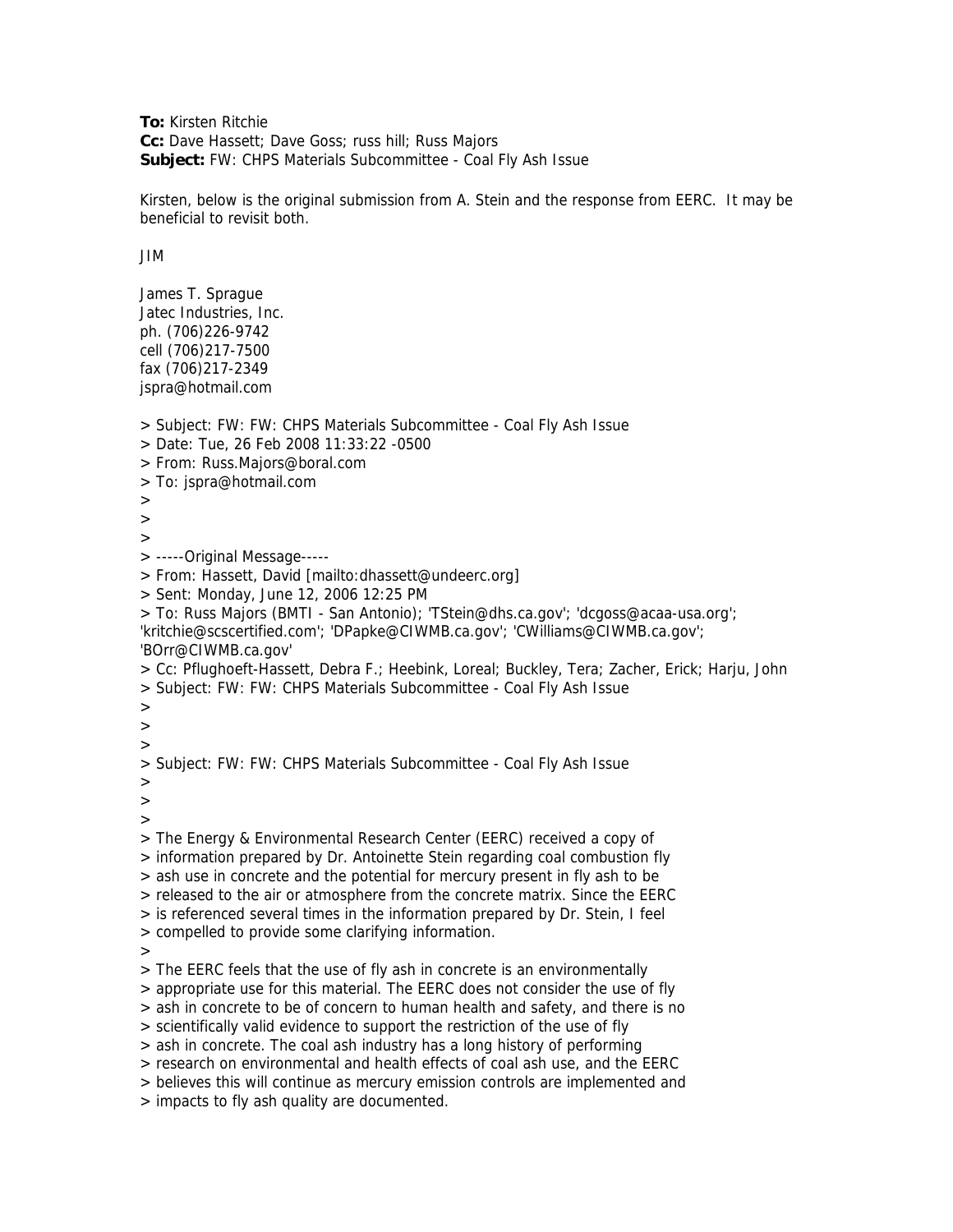>

> First, it is important to note that fly ash used to produce concrete must > meet quality specifications, and while these specifications do not address > the trace element content of the fly ash, they do limit the fly ash to that > which contains relatively low amounts of carbon. Since carbon addition is > one potential mercury control technology option for use at coal-fired power > plants, some of the data in EERC reports and other sources is on high carbon > fly ash samples which may have elevated mercury contents but would not meet > the specifications for use as a mineral admixture in concrete. It is also > important to note that fly ash comprises a very small percentage of the > concrete matrix and through chemical reactions becomes part of that matrix. > Currently, no large-scale coal-fired power plants have any mercury control > technologies operating or impacting the fly ash in the marketplace.  $\rightarrow$ > Specific comments on Dr. Stein's remark No. 10: The EERC has reported some > very limited vapor-phase releases from 100% fly ash samples under ambient > temperature conditions. The EERC also reported that many fly ash samples > actually sorb mercury from the air under these same conditions. The EERC's > most recent conclusion based on these data is that most fly ash samples > tested act as mercury sinks rather than mercury sources. Results obtained > from experiments to evaluate long-term ambient-temperature release of > mercury from CCBs ranged from a net release to a net sorption of mercury. > > The extremely low levels both of sorption and release of mercury indicate > that this release mechanism has "very low potential to impact the loading of > mercury in the atmosphere" as reported in our project report titled "MERCURY > AND AIR TOXIC ELEMENT IMPACTS OF COAL COMBUSTION BY-PRODUCT DISPOSAL AND > UTILIZATION" dated June 2005. Similar data have been reported by Dr. Mae > Gustin, University of Nevada-Reno. > > Specific comments on Dr. Stein's remark No. 13: The EERC has reported > significant increases in fly ash mercury content when mercury emission > controls have been used. In these cases, the mercury control relied on > addition of carbon sorbents, which was sometimes collected with the fly ash. > The EERC also found that these samples had elevated carbon content and would > not be suitable for use in concrete because of the fly ash specification. In > some cases, the carbon was added after the bulk of the fly ash was > collected, and a very high carbon stream was collected and evaluated. This > type of sample is not suitable for concrete or other typical fly ash use > applications and will never be used in concrete. It is a sample of this type > that exhibited the 120 ppm mercury content.  $\rightarrow$ > Regarding the release of mercury from concrete (or other building products > containing fly ash or other CCBs), the EERC has also completed a study at > the Lewis & Clark Fort Mandan Visitors Service Center. The Lewis & Clark > Fort Mandan Visitors Service Center is an architecturally unique structure > constructed nearly entirely out of coal ash-containing products. The > 5500-square-foot facility hosts hundreds of visitors a day, with projections > of thousands in coming years. The Visitors Center aims to tell the story of > Fort Mandan and was also designed as a showcase to educate the public on the > practical use of coal combustion by-products (CCBs) in normal construction > and engineering applications. The following coal ash-containing products > were used to construct the Visitors Center. Please note that the ready-mix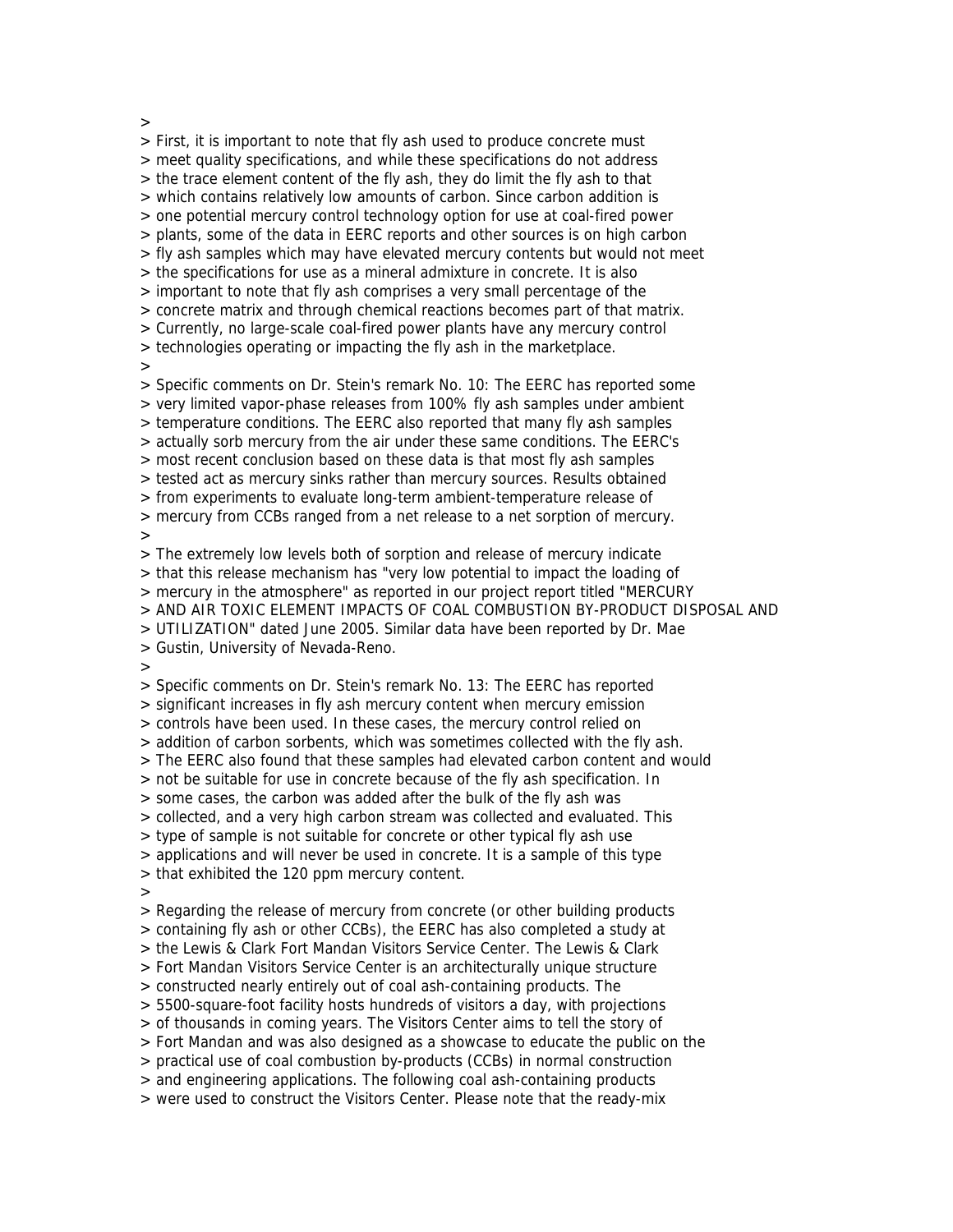> concrete used in this facility was 70% replacement which is extremely high.

>

> PRODUCT SUPPLIER

 $>$ >

- > Wallboard from synthetic gypsum TVA and Standard Gypsum
- > Flex-Crete blocks ISG Resources
- > Carpet Mannington
- > Ceramic Tile S&B Interior
- > Acoustic Ceiling Tile Wagon Wheel Lumber

>

- > Bottom Ash Great River Energy
- > Fly Ash in Concrete (70% replacement) Great River Energy
- > Shingles Wagon Wheel Lumber
- > Magna-wall Stucco ISG Resources
- > Type N Mortar ISG Resources
- > Paint Wagon Wheel Lumber
- > Cultured Stone Strata Corp. & Cultured Stone

>

>

> CCBs, which the EERC coal ash research team and many others consider as a

> valuable and useful resource, are sometimes thought of as just waste

> material. In general, CCBs can be successfully used in construction as an

> engineering material that not only enhances performance, but can also be

> more cost-effective than conventional materials.

>

> CCBs, especially fly ash, can contain trace elements that are considered

> problematic. The entire suite of trace elements considered consists

> primarily of elements that are essential nutrients for various life forms

> but also include several elements that appear to have little or no

> nutritional value. Mercury is one of these elements. Coal fly ash is known

> to contain concentrations of mercury generally between 0.25 to 0.50 parts

> per million (ppm). The primary consideration for mercury is the potential

> for release from construction materials containing CCBs. This consideration

> is not usually applied to other construction materials and engineering

> products which could also contain mercury.

>

> Sampling of air inside and outside of the Fort Mandan Visitors Service

> Center was performed on three occasions. The sampling was performed as

> follows.

>

> Air was drawn through 8-mm O.D. quartz tubes containing gold-coated quartz

> granules to trap mercury vapor. After sampling, the tubes were returned to

> the laboratory where the mercury was determined using double gold

> amalgamation with atomic fluorescence detection.

>

> The following is a summary of the analytical data.

>

> Table 1. Air concentrations in ng/m3 of gas-phase mercury at the Fort Mandan

> Visitors Service Center.

>

> Area Low High Average No. of Samples

>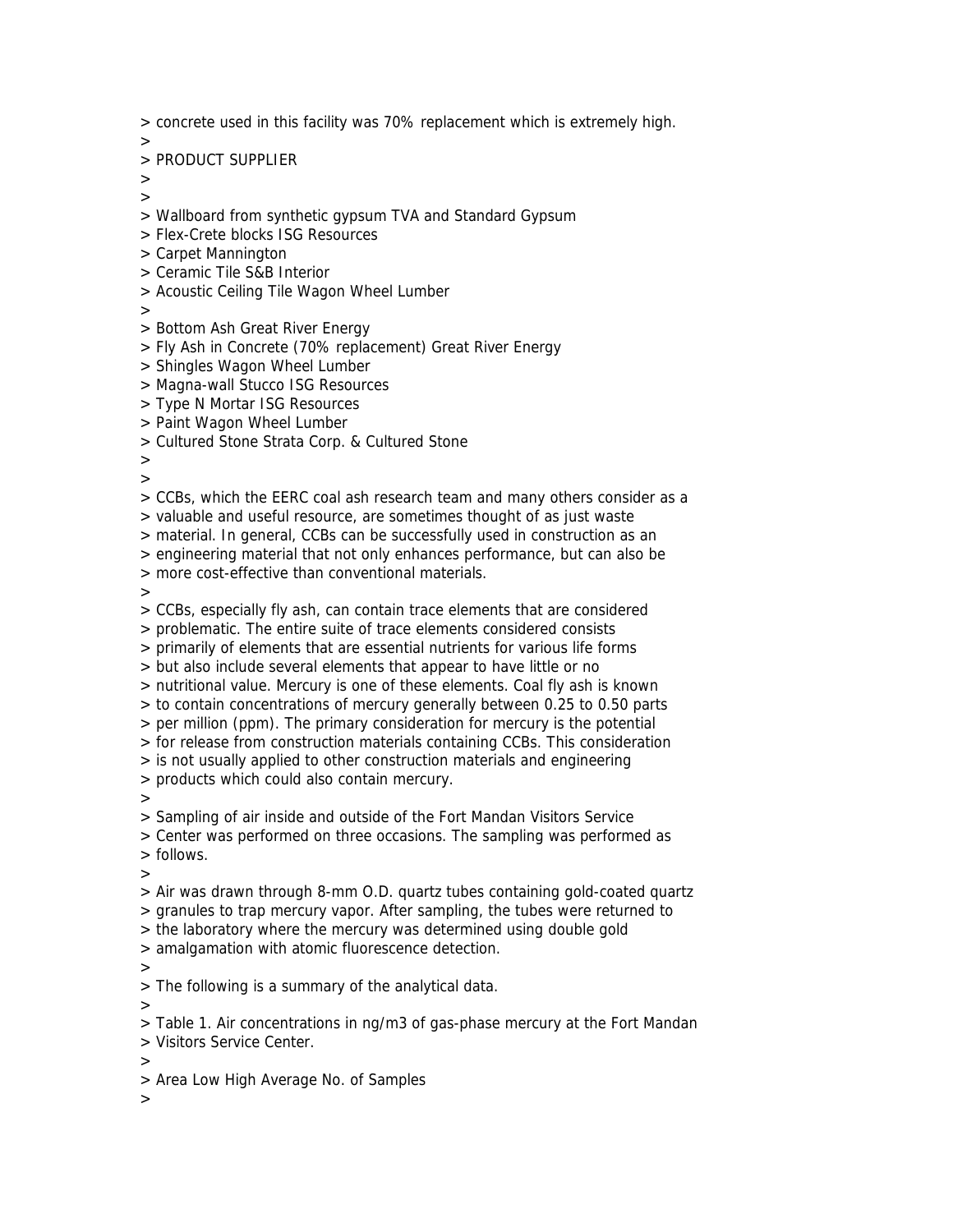> Vending Area 1.0 2.7 1.6 3  $>$  Gift Area 2.1 5.2 3.6.2 > Office 3.1 3.1 3.1 1 > Women's Restroom 3.0 3.5 3.2 2 > Outside 0.5 1.2 0.96 5  $\rightarrow$ > > Table 2 shows air concentrations of mercury in an older home in Grand Forks, > North Dakota, containing no known sources of CCBs. >  $\overline{\phantom{a}}$ > Table 2. Air Concentrations in ng/m3 of Gas-Phase Mercury in an Older Home > in Grand Forks, ND. > > Location Hg Concentration in ng/m3 > > Basement Bedroom 1.4 > Dining Room 4.2 > Kitchen 3.9 > Outside of Home 1.1 > > From a comparison of Tables 1 and 2, it can be seen that there are no real > differences in concentrations of mercury in the indoor air in a home in > Grand Forks, ND, and the Fort Mandan Visitors Service Center near Washburn, > ND. This is to be expected since, in recent studies conducted at the EERC, > it was found that emissions of mercury vapor from CCBs are minimal to barely > measurable.  $\rightarrow$ > It has been reported that average outdoor air concentrations of gas-phase > mercury ranged from 1.0 to 3.5 ng/m3 with a reported mean concentration of > 1.63 in the state of Minnesota. > > All of the values are within limits that would be expected for air inside of > a building which is from 2 to 5 ng/m3. The outside value of less than 1 > ng/m3 is exceptionally low as might be expected in a pristine area. There is > no indication that the ash incorporated into this structure and structural > components has in any way contributed to the indoor air quality beyond what > would be expected from normal construction materials not containing any ash. > > > The EERC report concluded that the mercury concentrations in indoor air at > the Fort Mandan Visitors Service Center were low as anticipated by previous > EERC studies of mercury releases from CCBs. The mercury concentrations in > air sampled inside the Visitors Center were equivalent to other indoor air > samples tested for comparison in this study, and outdoor air quality was > equivalent at the Visitors Center and in the Grand Forks sample. The large > amounts of CCB-containing construction materials did not appear to impact > the mercury concentrations at the Visitors Center, supporting the hypothesis > that significant mercury is not released from currently available CCBs under > typical utilization applications. >

> The EERC has not had adequate time to fully address all the remarks prepared > by Dr. Stein, but the EERC research team and I would be pleased to answer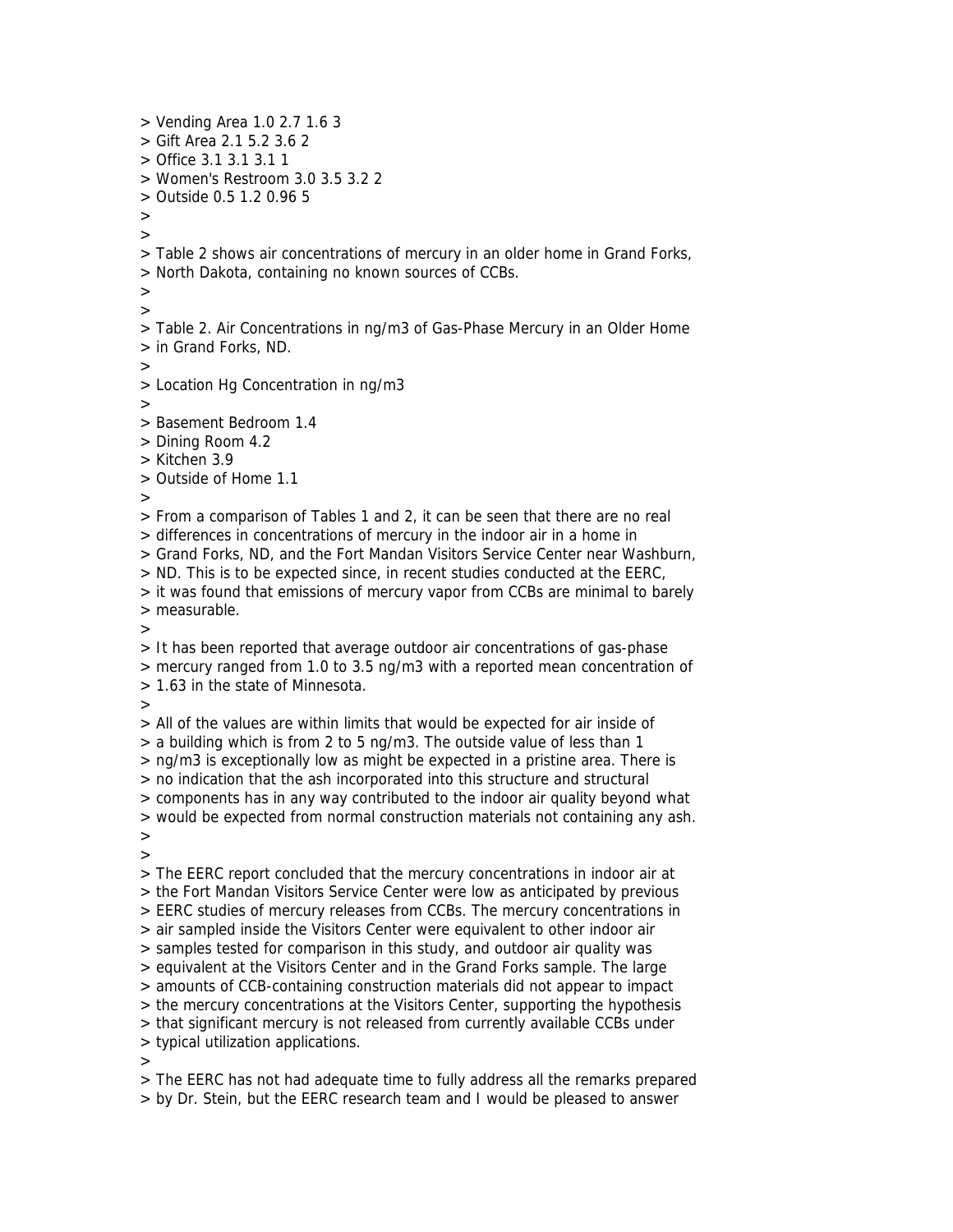> any specific questions regarding our research or to hold discussions with > anyone interested in further information. Please feel free to contact me. > > > > David Hassett > University of North Dakota > Energy & Environmental Research Center > 15 North 23rd Street, Stop 9018 > Grand Forks, ND 58202-9018 > Phone: 701-777-5192 > Fax: 701-777-5181 > E-mail: dhassett@undeerc.org > www.undeerc.org/carrc  $\,>$ >  $>$  > > >  $>$  > > > \_\_\_\_\_\_\_\_\_\_\_\_\_\_\_\_\_\_\_\_\_\_\_\_\_\_\_\_\_\_\_\_ > > From: Stein, Toni (DHS-EHLB) [mailto:TStein@dhs.ca.gov] > Sent: Friday, June 09, 2006 12:03 PM > To: Papke, Dana@IWM; Ken McIntosh; Tom Lent; Dennis Bottum; Dennis Bradway; > Eric Shamp; Jim Ogden; John Zinner; kritchie@scscertified.com; Tom Phillips;  $\rightarrow$ > Williams, Clark@IWM; Ying Wang; Orr, Bill@IWM > Cc: David Goldman > Subject: RE: CHPS Materials Subcommittee - Coal Fly Ash Issue > > > > Good morning, the following is in response to Dana's request to me for > internet links and reference publications to support the recommendation to > vote to keep Coal Fly Ash (CFA) off of the recycled material category list > in Table A3 of the CHPS guidelines: > > > > For those who do not know me, I work at the Department of Health Services as > > an Air Pollution Research Scientist in the Environmental Health Laboratory > Branch in the Indoor Air Quality Section, my other related background can be > > read in the following footnote[1][1]. >  $\rightarrow$  $>$ > There is no dispute that there are structural performance benefits of > concrete-coal fly ash mixtures. But there are numerous other reasons to keep >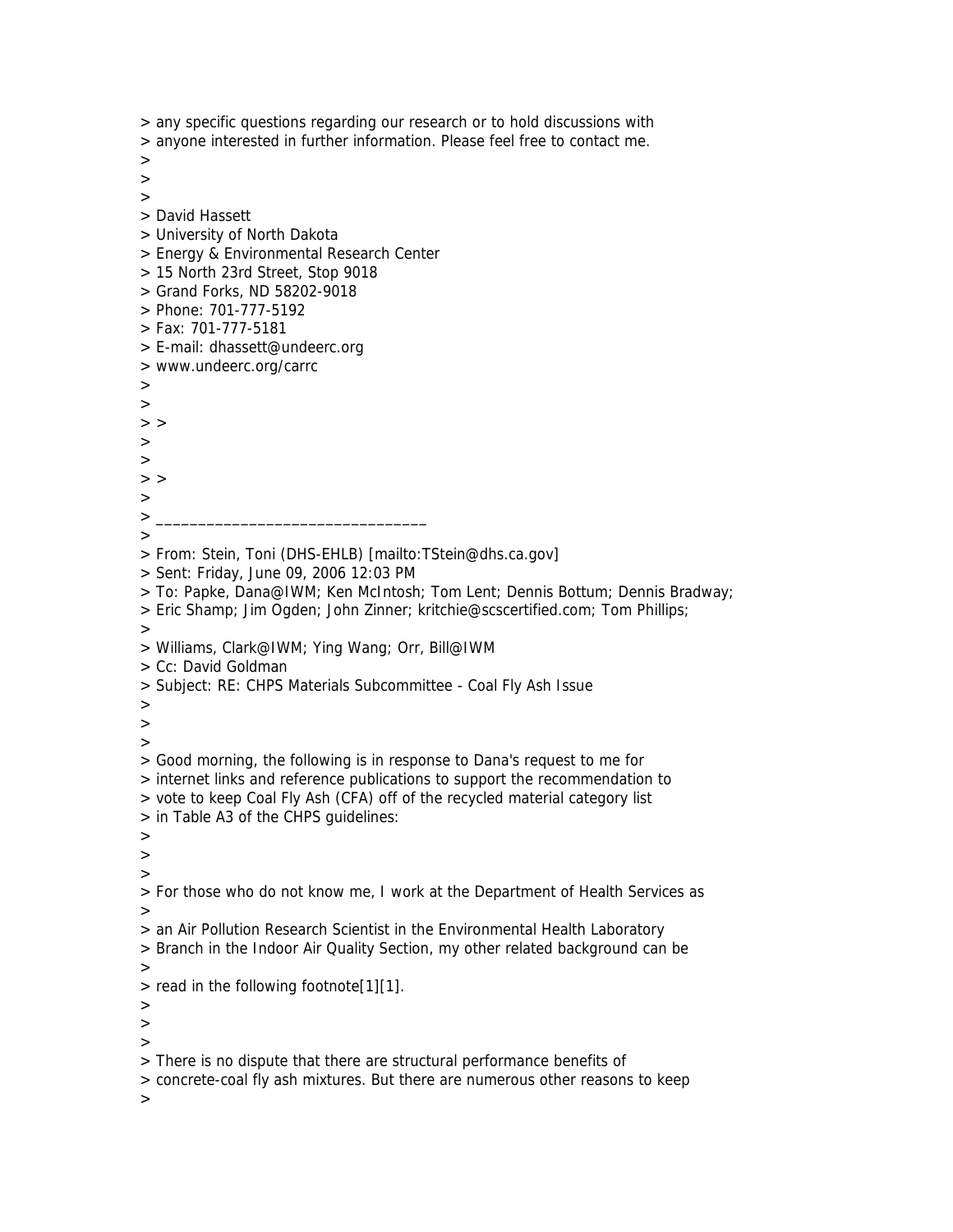> coal fly ash off of Table A3 list in the CHPS criteria guidelines. CHPS > represents a guideline system for healthy sustainable schools and the use of > > concrete mixed with coal fly ash represents a non-sustainable practice that > poses possible significant risk to the health and safety of children. > > > > In light of the abbreviated time available to prepare this, I'll limit the > scope of these detailed comments to discussion of the toxicity of coal fly > ash and its documented mobility mechanisms and characteristics to enter the > air and argue that because there is valid information found in the > literature showing that there are valid coal fly ash toxicity concerns and > valid documented modes of mobility for the toxicity to transport into the > air posing a possible acute, chronic, developmental, or reproductive toxic > risk to children in schools. Because the toxicity and mobility indications > are compelling a position of precaution should be mad and coal fly ash > should not be included in Table A3 until further more definitive impact > information is completed that applies to the permitted use scenarios in this > > schools applications that house sensitive populations that may be exposed to > > emitted toxicity from the coal fly ash. Please remember in your decision > making that in California over 10% of children in schools suffer with asthma > > and are thus considered a sensitive population sector. >  $\rightarrow$ > > Erroneous claims have been made that coal fly ash is "environmentally benign > > and substantially unreactive with no deleterious impurities" and safe > because there is some TCLP leach testing data showing it does not leach out > > toxics. The burden of precaution under CEQA or Prop 65 for public health > protection from is the coal fly ash producers burden since these products > contain toxic chemicals. Adequate environmental health and safety impact > report should be conducted prior to its sale and use in California schools > to evaluate, examine, and mitigate all impacts. >  $> 1$ . > > > > Fly Ash Toxicity > > 1. Mercury (Hg) is a toxic compound that in its elemental inorganic > form is a liquid at room temperature and has readily volatilized due to its > vapor pressure. As a result it represent a significant indoor inhalation > exposure risk. Mercury is listed as a persistent bio-accumulative compound > and poses significant risk to human health for exposures that exceed daily > regulatory limits. Mercury and mercury compounds are on the list of > chemicals known to the state of CA to cause reproductive toxicity. OEHHA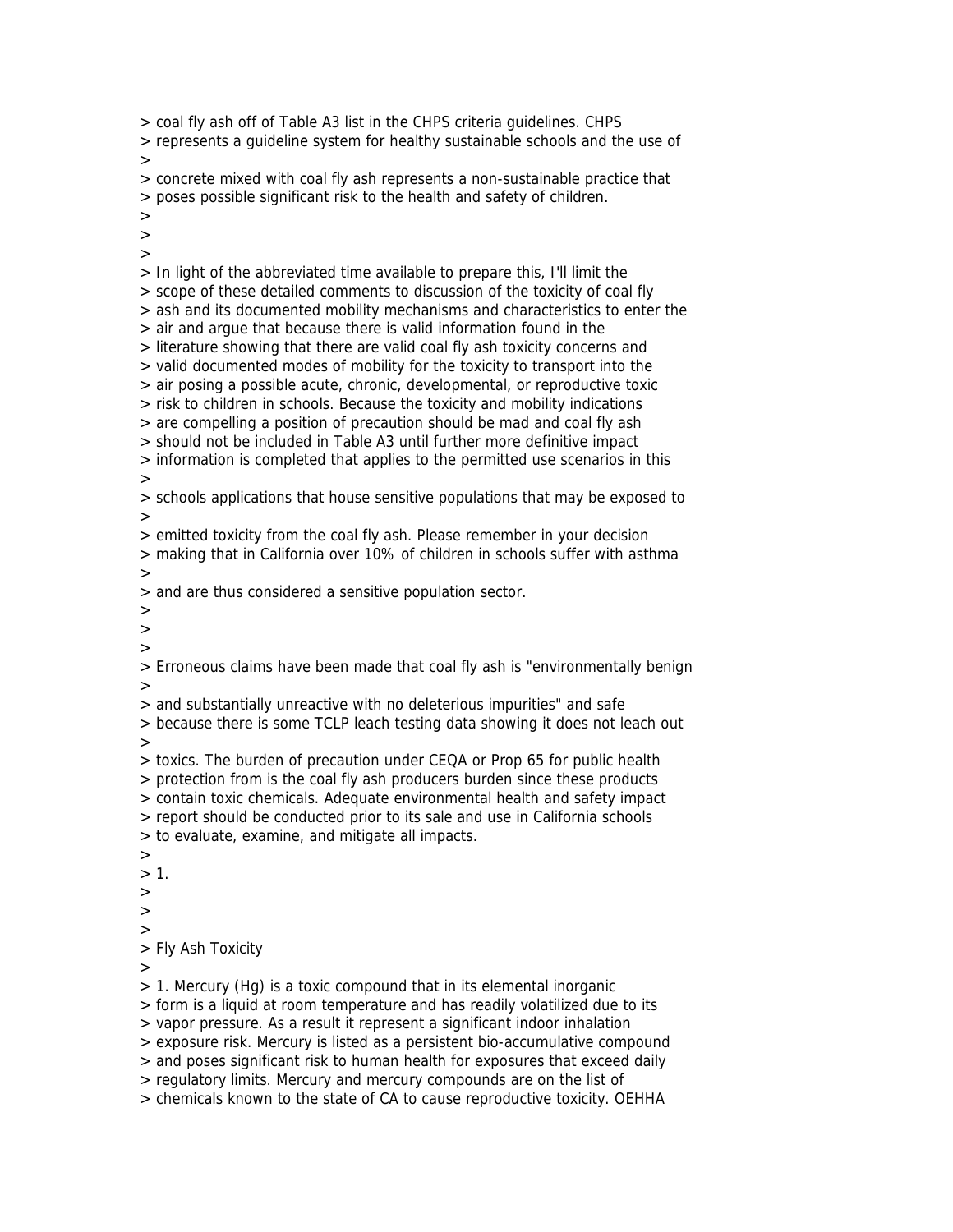> lists inorganic Hg and its compounds on CA's chronic toxic compound > list[2][2] and has a very low inhalation reference exposure level 0.09 mg/m3  $\rightarrow$ > and it is listed on OEHHA's acute REL list with a Severe severity effect > rating and is listed as having a reproductive/developmental toxicity  $>$  endpoint[3][3].  $\rightarrow$ > 2. Coal fly ash also contains other heavy metals and significant > quantities of crystalline silica, a human carcinogen. > > 3. There are strict Federal and State regulations that require coal > burning facilities to capture and collect fly ash because such particulate > is regulated by the National Ambient Air Quality Standards (NAAQS). Fly ash > > if released by a power plant is considered a pollutant. > > 4. In addition to it being a particulate pollutant, coal fly ash > intrinsically contains specified amounts of mercury, and other heavy metals. > > Numerous studies and datasets show that coal fly ash contains quantities of > mercury and other toxic compounds[4][4]. US EPA documents that Hg is > emitted from coal burning power plants at a rate of 1.600E-5 Lb per Million > Btus Heat Input[5][5], [6][6]. In the US many studies have been funded > through the Coal Ash Research Center (CARC) at the University of North > Dakota[7][7] studying the Hg content of coal fly ash. The Canadian > Electricity Association (CAE) data indicates mercury concentrations ranging > from <0.002 to 1.221 ppm in fly ash[8][8]. Hassett et al. reported mercury > concentrations ranging from <0.01 to 2.41 ppm in samples of fly ash from > full-scale coal-fired power plants from all ranks of U.S. coal[9][9]. > > 5. Fly ash has been exempt from hazardous waste toxicity regulations by > > US EPA and is listed as a "non-hazardous waste" for its end of life > management. US EPA however acknowledges that coal fly ash contains mercury > > and other quantities of toxics. US EPA on its website acknowledges that the > > mercury can be potentially released into the air[10][10]. US EPA's website > states that they plan to reassess the ash rules shortly after they > promulgate their new Clean Air Mercury Rule (CAMR) a rule that will require > significant reductions in mercury emissions from coal-fired power plants > into communities across the US. There currently are no Federal regulations > requiring mercury capture from coal burning plants but devices that can > capture mercury have been designed and installed for demonstration (EPRI) in > > anticipation of the CAMR[11][11]. In the interim before the CAMR is > implemented, mercury concentrations in coal fly ash go completely > unmeasured, and unregulated in beneficial reuse products.  $\rightarrow$ > 6. Mercury concentrations in fly ash vary due to the variations in > mercury found in the geological coal deposits and due to the different types  $\rightarrow$ > of air pollution controls installed on coal burning power plants throughout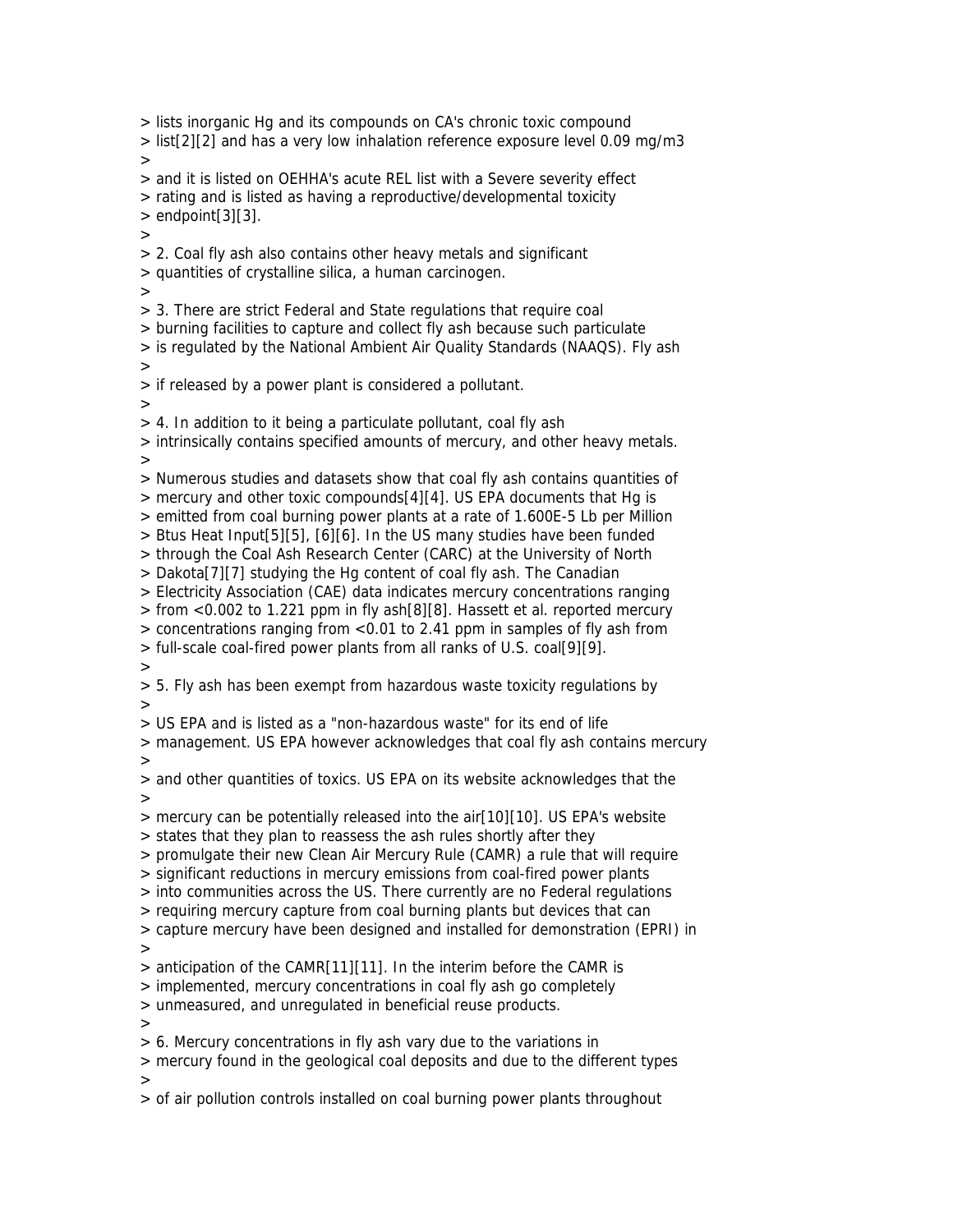> the US.

>

> Release of mercury from coal fly ash.

 $>$ > 7. The DOE/NETL in a memo dated April 2006[12][12] discusses some of

> the issues of mercury in coal fly ash. On page 4 it is confirmed that the

> environmental impact studies are not yet complete. The 2005 memo states,

> "DOE/NETL is carrying out research directed at evaluating the fate of

> mercury in coal combustion byproducts and developing ways to ensure that the

>

> mercury is not released."

>

> 8. DOE/NETL clearly recognizes that leach testing is not the only test

> needed to assess mobility impacts. They recognize and have begun

> establishing testing protocols for three primary means for mercury to be

> released from coal fly ash: aqueous transport via direct leachability, 2)

> vapor-phase release at ambient and elevated temperatures, and 3)

> biologically induced leachability.

>

> 9. Release mechanisms of mercury from coal fly ash is complicated by

> the different mercury species that are inherent in coal fly ash and by

> chemical interactions that may occur within concrete -coal fly ash mixtures.

>

> 10. Mercury has been found to be release from coal fly ash into air at room >

> and elevated temperatures. Specifically, EERC studies have reported the > mercury releases from fly ash[13][13]. EERC has studied the mercury content  $\rightarrow$ 

> of a large number of coal combustion fly ash samples submitted by industry > representing various types from different coal mining areas in the

 $>$  US.[14][14]

>

> 11. Importantly mercury was also found to be emitted from the wet

> ash[15][15] Experiments that included the addition of water to the samples

> exposed to air resulted in a increases in the Hg flux results.

>

> Fly ash Mixed with Flue Gas Desulfurization (FGD) scrubbing sorbents: >

> 12. Many power plants have air pollution control devices installed that

> inject dry flue gas desulfurization sorbents to capture SO2 and NOx gas

> pollutants. These powder sorbents are captured and mixed with some grades > of flyash.

>

> 13. Mercury has been found to be in fly ash FGD mixtures in concentrations > of 39 and 70 ppm in sorbent materials that are mixed together in coal fly

> ash as reported by DeVito and Rosenhoover[16][16] and DeVito[17][17] for

> two FGD materials. Recently, the EERC reported that the mercury content of

> fly ash and FGD collected during tests of mercury control technologies are

> significantly increased; samples containing a total mercury concentration

> as high as 120 ppm were reported.

>

> 14. The re-release of mercury from coal fly ash mixed with FGD has been > evaluated on a limited basis. EERC reports that calcium-based FGD systems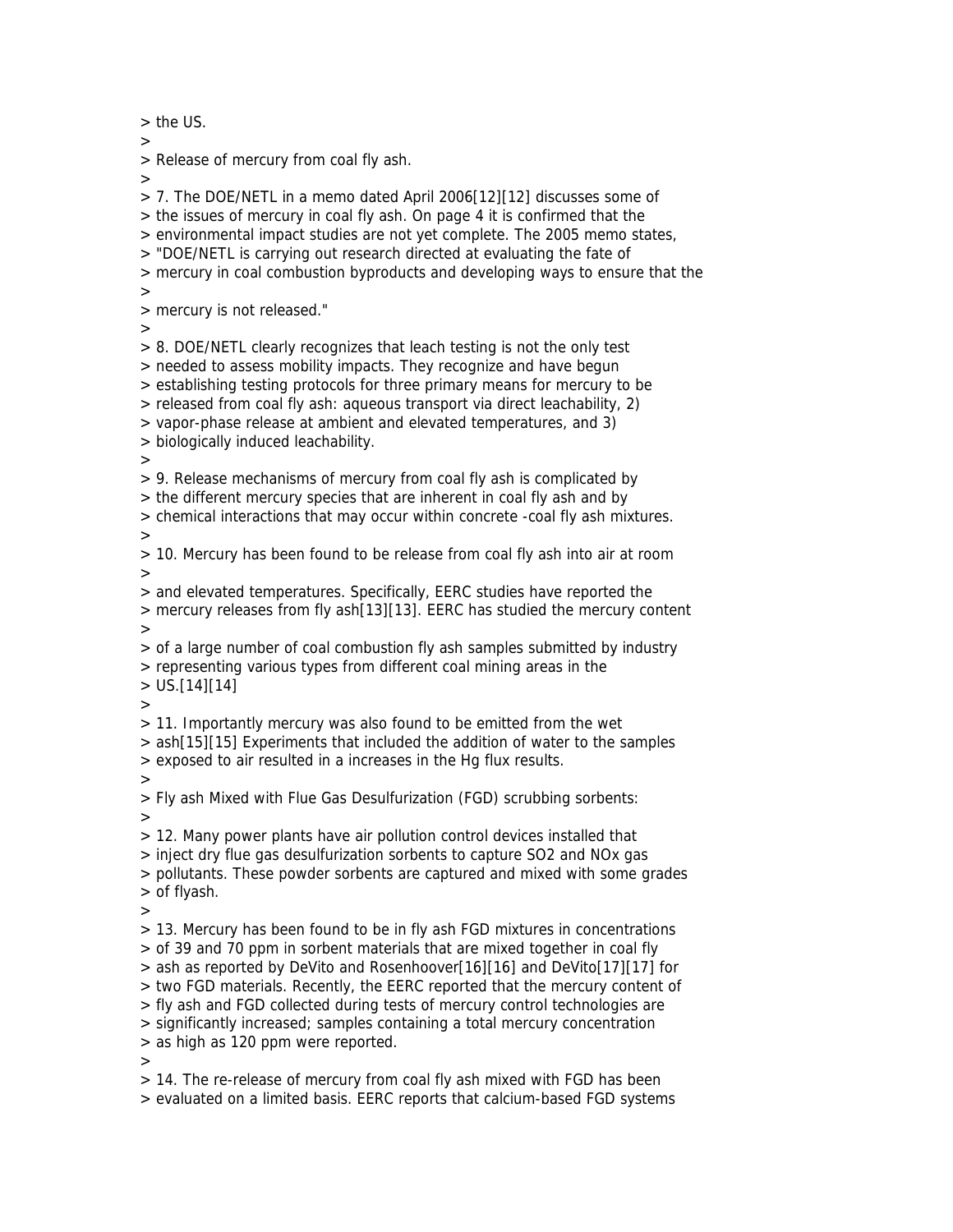> are expected to remove oxidized mercury from flue gas at varying efficiency

> levels. Results of thermal desorption tests indicate that mercury is

> thermally released from sorbents at temperatures considerably below the peak  $>$ 

> temperatures observed for fly ashes. Significant percentages of the mercury

> captured on the saturated sorbents were reported to be released upon heating

 $\rightarrow$ 

 $>$  above 135°C (275°F).

>

> Concrete reactions with adhesives and mastics:

>

> 15. Attached is copies of documented studies showing that some adhesives in >

> contact with concrete can facilitate the migration of plasticizer into

> concrete. Additionally in these instances concrete has been found to react

> with plasticizers and resulting in concrete emitting toxic volatile

> emissions. Although theses studies do not provide any specific data about

> toxic emissions from concrete-ash mixtures they do provide corollary

> information that concrete can and has emitted toxics held within concrete

> matrices into indoor air.

 $\ddot{\phantom{1}}$ 

>

>

> Discussion and Conclusions

>

> Clearly there is no dispute that the toxic compounds found in fly ash if

> mobilized pose could pose a serious threat to children and teachers indoors

> and that the current hazardous waste rules do NOT address this issue. What

> remains unanswered is whether or not the toxic compounds in ash in concrete

> are sufficiently anchored into concrete under conditions of use proposed for

>

> building schools and will prohibit them from being emitted into the indoors. >

> Reviewing the literature indicates that there is a lack of sound

> scientific data to ascertain the level of risk of concrete mixed with coal

> fly ash for children in schools. The rule of thumb that I've seen used

> with respect to green building materials has been to conduct emission

> testing of building materials when there is evidence that the material may

> emit toxic quantities contained in it.

 $\ddot{\phantom{1}}$ 

> Although there is limited leach testing data in the literature the coal fly

> ash being sold in CA has not been leach tested to ascertain CA toxic leach

> characteristics since there is presently no leach testing certification

> program for coal fly ash. Furthermore leach testing is not the testing used

> to addresses mechanisms of transport into air. Leach testing is designed

> to show that toxic compounds will not leach out of a landfill and pose

> threat to waterways.

>

> Do Pozzolonic forces hold mercury from being released into the air?

 $>$ 

> The proponents of the technology will waive their "pozzolonic" flags

> asserting that the pozzolonic concrete reactions and forces are adequate to

> hold mercury in and prevent it from being emitted!! However there is not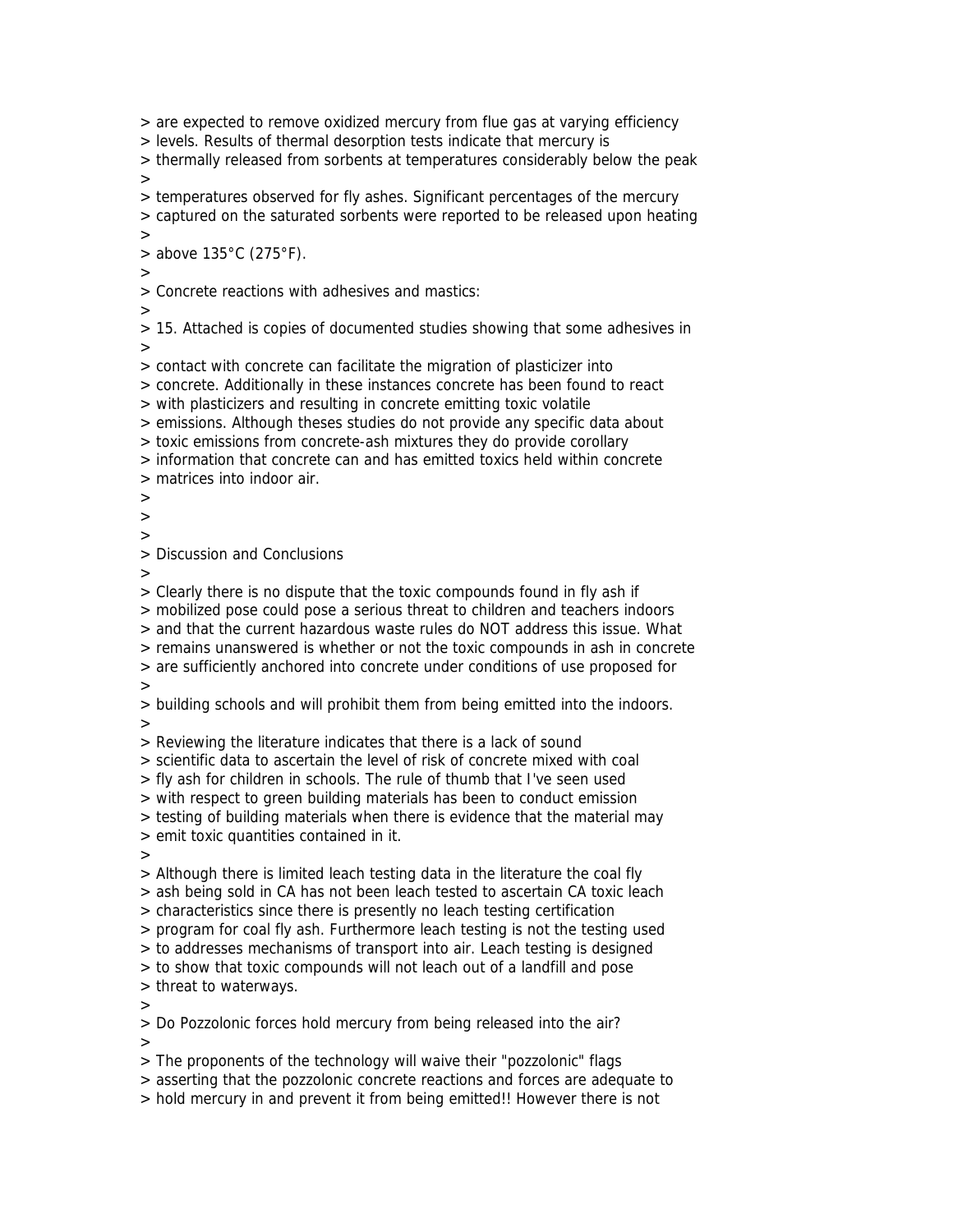> currently any direct applied data to support such claims. There is no data > to substantiate that concrete coal fly ash mixtures subjected to moisture > and heat does not emit toxics including mercury. Because there is > literature showing that emission testing of coal fly ash, and coal fly ash > mixtures with flue gas desulfurization (FGD) by-products both resulted in > measurable mercury releases into the air precaution should be taken. > Sufficient and adequate scientific information to assure that its use in > schools with children is safe is needed.  $\overline{\phantom{0}}$  $\ddot{\phantom{1}}$  $\overline{\phantom{0}}$ > More environmental impact tests are needed including IAQ > > Actions are needed to partner with the fly ash Centers and industry to > conduct proper testing and provide data on the vapor phase mobility of > mercury and other toxics from flyash under school scenario conditions of > moisture, heat and contact with mastics used in applications on slab. The > studies of the safety of concrete-coal fly ash mixtures are not yet complete > > and there is insufficient data showing that these materials do not emit > toxic mercury into indoor environments. Since Mercury, is a toxic compound > for which exposures to children should be minimized it is best to take > precaution and wait for studies to be conducted or commission screening > tests such that decision to use these materials in schools may be made with > proper and adequate data before taking any action that might endanger the > health and safety of children in CA schools. It might be argued that > concrete-ash mixtures have been leach tested shown minimal toxic mercury > risk. But a strong counter argument to consider is that the very limited > leach tests found in the literature to date do not directly address > volatilization and mobility of mercury from concrete-ash mixtures into > indoor air. Leach tests are not indoor air tests and are designed to look > at leaching into landfill leachate not into classroom air and children's > lungs. The mercury leach tests do not consider scenarios where there may be  $>$ > thin surface layers of moisture on concrete-ash mixtures nor do they > consider chemical interactions from the case where concrete ash mixtures are > > used in combination with flooring adhesives for applications with resilient > or carpet flooring. What is missing from published literature is indoor air  $\rightarrow$ > chamber test data to verify that there is are no toxic mercury emissions > under the conditions of heat, moisture and combination contact with mastics > coming off of the concrete/ash products? Without this data there is no > sound argument that these building materials are mercury emission free and > safe for use. > > As far as the IAQ screening tests, the following is the suggested testing > that could answer the question. Obtain ash from a known power plant that > burns coal with percentages of mercury and other common ash toxics (dioxins,  $>$ > arsenic, etc). Preferably work with the coal ash center in North Dakota to > > obtain these samples. Try to obtain worst case concentrations. Then work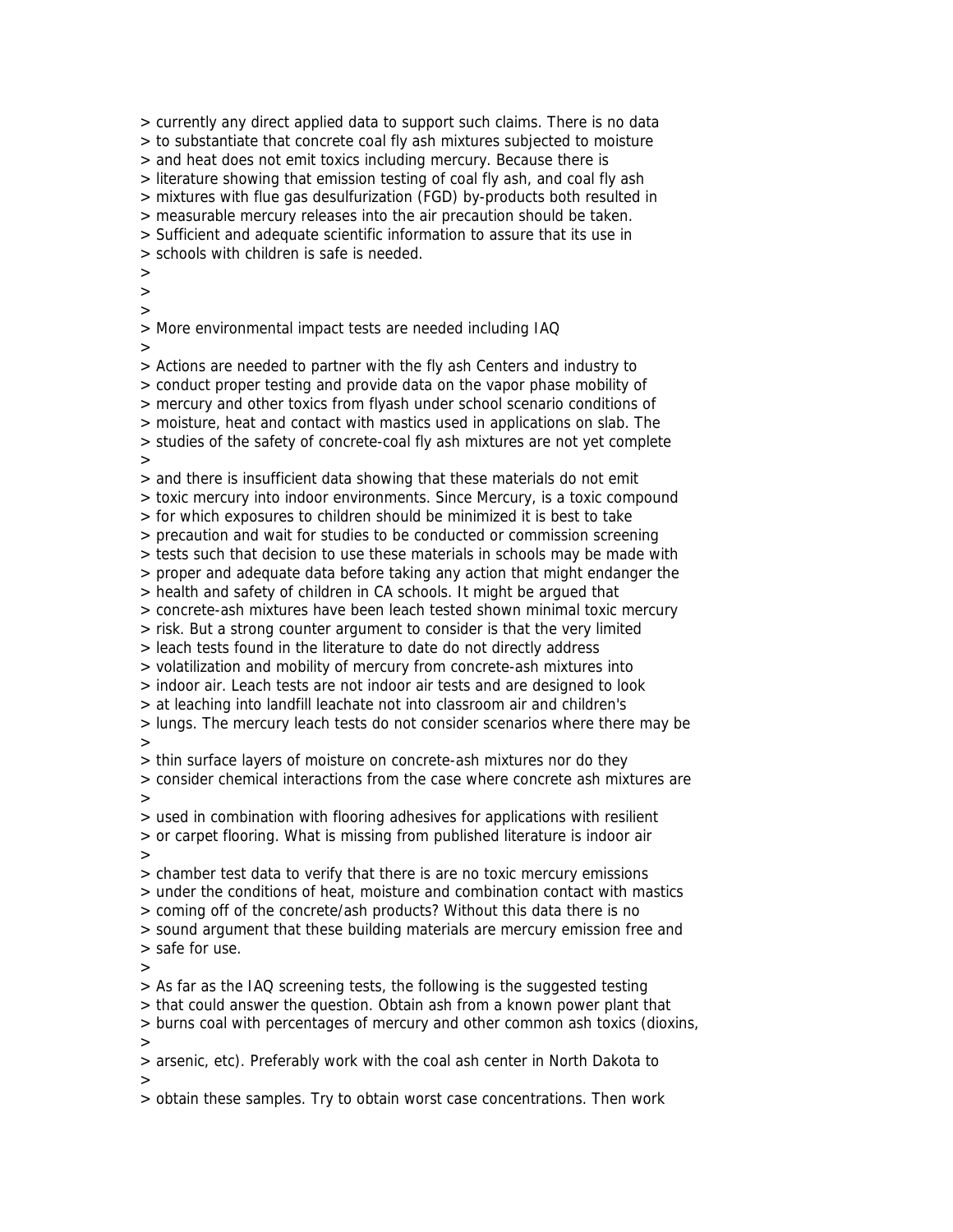> with a local LEED practitioner in CA that has experience forming concrete > with ash and have them form samples for lab testing. Chamber test under > common conditions of moisture, contact with carpets and monitor mercury and > other toxic emissions to ascertain if there is or is not any mobilizations > of the toxics into the air. > > > > Precautionary conditions if it is added to Table A3 > > If the committee should choose to include coal fly ash in Table A1 I'd like > to propose that its use be limited to applications that might not involve > direct contact with children's skin, food, phthalate and soy based carpet > backings, moisture, under floor heating or in any areas where mercury > releases could indoor or sub floor areas where it could vaporize and seep > through the floors and into indoor air. I suggest it not be selected for > use on playgrounds where skinned knees may happen or on food preparation > surfaces (Note that concrete countertops are gaining popularity and soon ash > > laced countertops may become hip in schools too!)  $\rightarrow$ > > > > \_\_\_\_\_\_\_\_\_\_\_\_\_\_\_\_\_\_\_\_\_\_\_\_\_\_\_\_\_\_\_\_ > >  $\rightarrow$ > Antoinette "Toni" Stein, Ph.D. > Air Pollution Research Specialist > State of California Department of Health Services > Environmental Health Laboratory Branch > Indoor Air Quality Section > 850 Marina Bay Parkway, MS G365/EHLB > Richmond, CA 94804-6403 > (510) 620-2861 > (650) 823-7662 cell > (916)-440-5793 FAX > tStein@dhs.ca.gov > http://www.cal-iaq.org/ <blocked::http://www.cal-iaq.org/> >  $\rightarrow$ > > > > \_\_\_\_\_\_\_\_\_\_\_\_\_\_\_\_\_\_\_\_\_\_\_\_\_\_\_\_\_\_\_\_ > > From: Papke, Dana [mailto:DPapke@CIWMB.ca.gov] > Sent: Thursday, June 08, 2006 4:52 PM > To: Ken McIntosh; Tom Lent; Dennis Bottum; Dennis Bradway; Eric Shamp; Jim > Ogden; John Zinner; kritchie@scscertified.com; Tom Phillips; Stein, Toni

> Cc: David Goldman

<sup>&</sup>gt; (DHS-EHLB); Williams, Clark@IWM; Ying Wang; Orr, Bill@IWM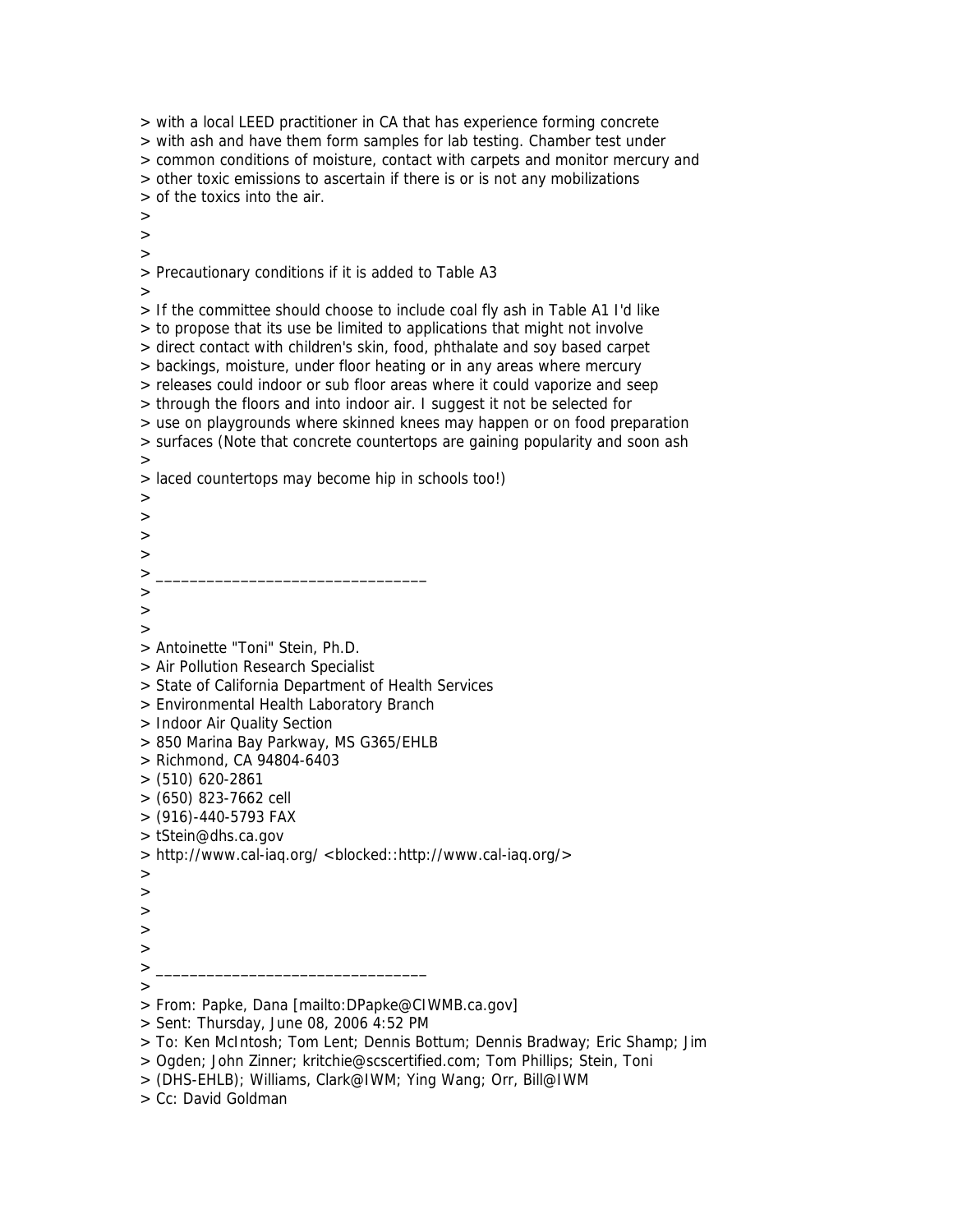> Subject: CHPS Materials Subcommittee - Coal Fly Ash Issue > > CHPS Materials Subcommittee:  $>$ > > > Please see the attached fact sheet, web links, and comments on coal fly ash > that were forwarded to me directly. This is also a reminder to send me an > email with your vote to include or exclude coal fly ash from Table A3 no > later than 10 a.m. PST tomorrow, June 9th. > > Coal Combustion Products Partnership > www.epa.gov/epaoswer/osw/conserve/c2p2/index.htm > > U.S. EPA's Environmental and Health Information > www.epa.gov/epaoswer/osw/conserve/c2p2/use/effects.htm > > Comments received from Russ Majors of Boral Material Technologies, Supplier > of Fly Ash: > > \* "Fly ash is not a pollution control byproduct. It is the coalesced > inorganic residue resulting from the combustion of coal > \* It is trucked into the State of CA (most by rail) because the State > of CA > requires that it is used in all of their DOT concrete projects. It has > nothing to do with more or less stringent air pollutions laws as suggested > to the Materials Subcommittee.  $>$  \* Comments were made that heavy metals may be leaching out of fly ash. > > People should be aware that fly ash is a glass matrix and TCLP results show > these metals, even if part of the glass matrix, are not available for > leaching.  $>$  \* There are no volatiles in fly ash or concrete as they are inorganic > systems. No way this material is off gassing in any form." > > Please let me know if you have any additional comments or questions. > > > > Thanks, > > > > Dana > > --------------------------------------------------------------------- > > Dana Papke > Sustainable Building Program > California Integrated Waste Management Board > P.O. Box 4025, MS 12 > Sacramento, CA 95812-4025 > Phone: (916) 341-6496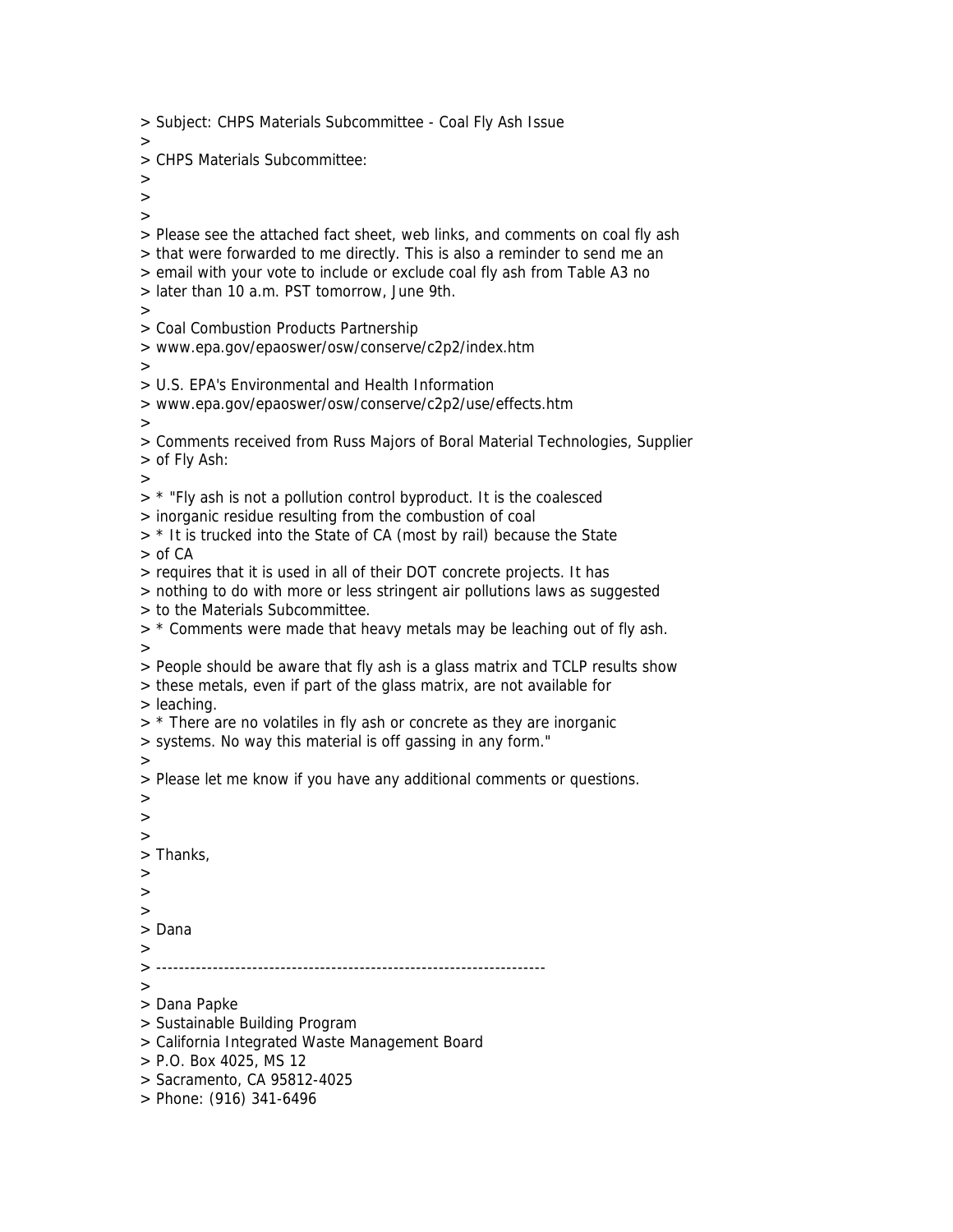> Fax: (916) 319-7121 > > http://www.ciwmb.ca.gov/GreenBuilding  $>$ > > \_\_\_\_\_\_\_\_\_\_\_\_\_\_\_\_\_\_\_\_\_\_\_\_\_\_\_\_\_\_\_\_ > > [1][1]Other applicable experience that relates to this topic area: I have a > > PhD in Air Quality Control from the University of Cincinnati in Ohio. My > dissertation research was co-funded by the Electric Power Research Institute > > and the Public Service of Colorado, investigating flue gas desulfurization > (FGD) reaction pathways of dry sorbent air pollution control technology for > coal burning power plants. My work at DHS is focused primarily on green > building materials, toxics, and supporting statewide policy to protect > public health in schools, commercial and residential buildings. Prior to > joining DHS I co-founded the Zero Waste Taskforce of San Mateo, Santa Clara, > > and San Benito Counties working directly with South Bay communities to > eliminate, wastes, and promote recycling and reuse and served a 3 year > appointment on the BAAQMD's Hearing Board . Additionally I did a year > post-doctorial appointment studying policy decisions and toxics of > electronic wastes for a program out of UC Davis/Irvine. These e-waste > studies led me to investigate the toxicity of MSW ash from CA's three MSW > incinerators (Long Beach, Commerce, and Crows Landing) and applicable > hazardous waste regulations.  $\rightarrow$ > [2][2] http://www.oehha.ca.gov/air/chronic\_rels/AllChrels.html > > [3][3] http://www.oehha.ca.gov/air/acute\_rels/allAcRELs.html > > [4][4] XAFS investigation of Hg sorption on fly-ash > <http://www.flyash.org/1999/ashpdf/hugg1.pdf> , Hutton et al. > http://www.flyash.org/1999/ashpdf/hugg1.pdf , > http://www.netl.doe.gov/technologies/coalpower/ewr/mercury/emissions.html > > For those unfamiliar, the toxics come from the coal itself and from the > combustion process where they are contained or entrained in the particulate > fly ash that is captured in flue gas air pollution control devices. >  $\rightarrow$ > > [5][5] See US EPA's WebFire database of emission factors, > http://cfpub.epa.gov/oarweb/index.cfm?action=fire.main > <http://cfpub.epa.gov/oarweb/index.cfm?action=fire.main> > >  $>$ > [6][6] http://www.energyjustice.net/coal/wastecoal/epa-icrdata.html > > [7][7]See the University of North Dakota's website on Hg in CFA at, > http://www.undeerc.org/carrc/html/Mercury.html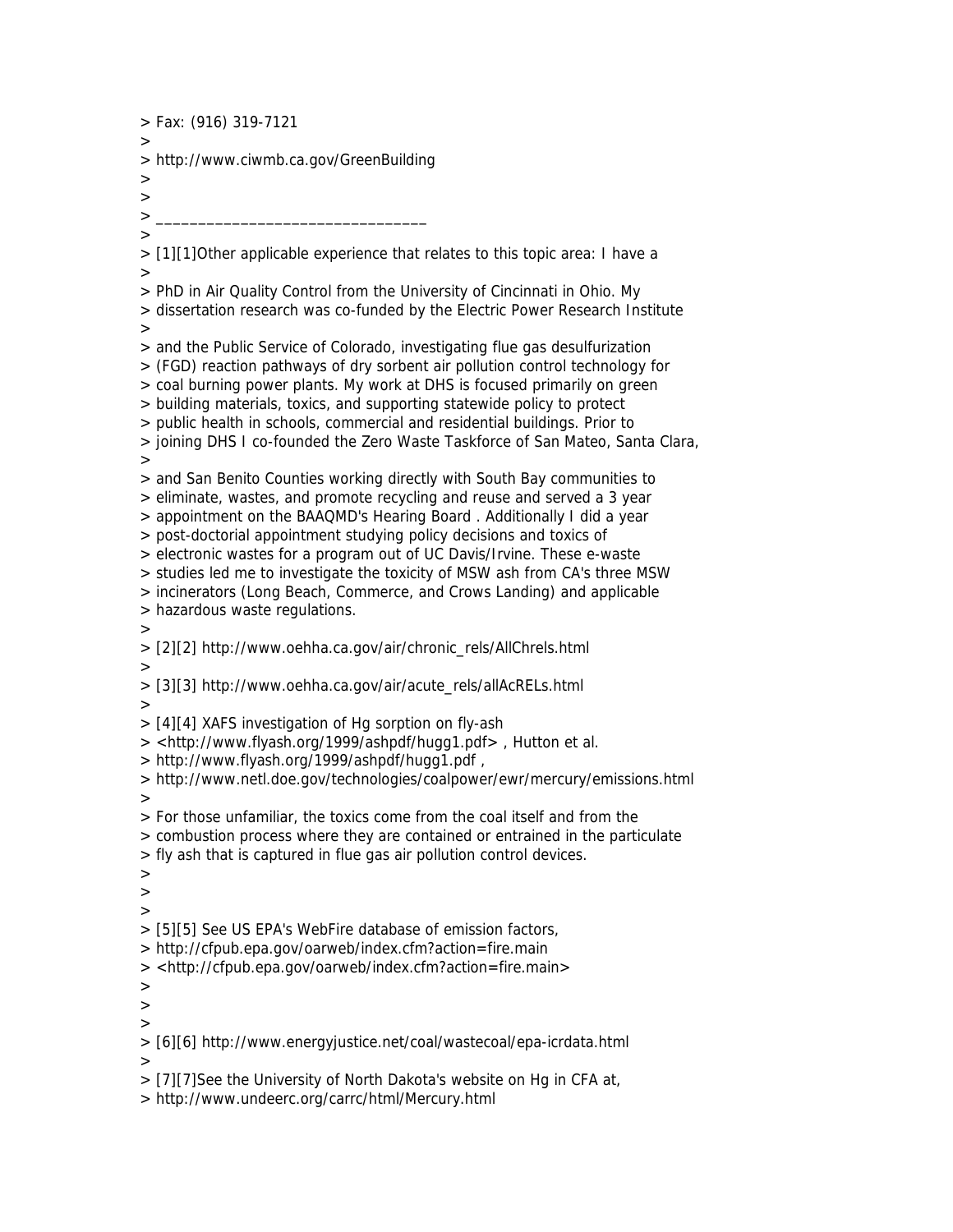> <http://www.undeerc.org/carrc/html/Mercury.html> .  $\rightarrow$  $>[8][8]$ . > http://www.ceamercuryprogram.ca/EN/Pdf/Comparison%20of%20ILS%20Results%20for > %20Phase%202%20Samples.pdf > <http://www.ceamercuryprogram.ca/EN/Pdf/Comparison%20of%20ILS%20Results%20fo > r%20Phase%202%20Samples.pdf> > > [9][9] Hassett, D.J.; Pflughoeft-Hassett, D.F.; Laudal, D.L.; Pavlish, J.H. > Mercury Release from > > Coal Combustion By-Products to the Environment. In Proceedings of the > Specialty > > Conference on Mercury in the Environment: Minneapolis, MN, Sept. 15-17, > 1999; Air and > > Waste Management Association: Pittsburgh, PA, 1999; pp 485-493. > > 6. Hassett, D.J.; Heebink, L.V.; Pflughoeft-Hassett, D.F. Potential for > Mercury Release from > > Coal Combustion By-Products. In Proceedings of the Air Quality III: Mercury, > > Trace > > Elements, and Particulate Matter Conference; Arlington, VA, Sept 9-12, 2002;  $\rightarrow$ > Paper A2- >  $> 02.$  $\overline{\phantom{0}}$ > 7. Pflughoeft-Hassett, D.F. Overview of EERC Studies in Evaluating CCR > Products and > > Identification of Major Data Gaps. Agenda for Coal Combustion Residues > Workshop; > > Research Triangle Park, New Jersey, January 10-11, 2001. > > 8. Zhenglong, L.; Hwang, J.Y. Mercury Distribution in Fly Ash Components. In > > Proceedings > > of the Air and Waste Management Association 90th Annual Meeting and > Exhibition; > > Toronto, Ontario, Canada, June 8-13, 1997.  $\rightarrow$  $> [10][10]$ > http://www.epa.gov/epaoswer/osw/conserve/c2p2/use/concerns.htm#mercury >  $>$  [11][11]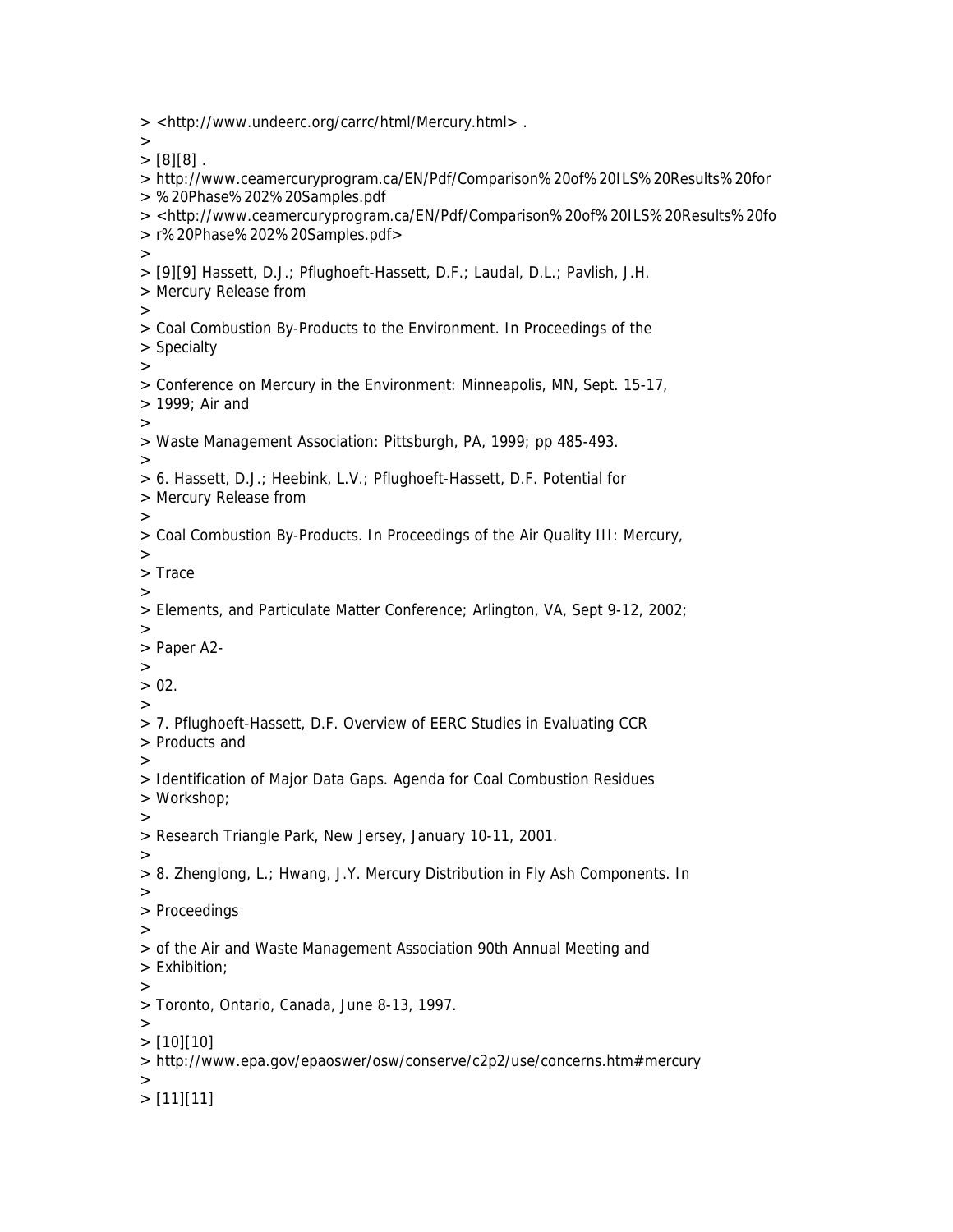> http://www.epa.gov/epaoswer/osw/conserve/c2p2/use/concerns.htm#mercury >  $>$  [12][12] DOE Memo found at: > http://www.netl.doe.gov/technologies/coalpower/ewr/mercury/pubs/NETL%20Clari > fication%20on%20Mercury%20FINAL%200406.pdf > <http://www.netl.doe.gov/technologies/coalpower/ewr/mercury/pubs/NETL%20Clar > ification%20on%20Mercury%20FINAL%200406.pdf> > also see their website for their Hg program, > http://www.netl.doe.gov/technologies/coalpower/ewr/mercury/index.html > <http://www.netl.doe.gov/technologies/coalpower/ewr/mercury/index.html> > > > > [13][13] Hasset et al. report Mercury release from fly ash from their > experiments at the documented in their MERCURY AND AIR TOXIC ELEMENT IMPACTS > > OF COAL COMBUSTION BY-PRODUCT DISPOSAL AND UTILIZATION Final year Annual > report for the U.S. Department of Energy  $>$ > National Energy Technology Laboratory , June 2005, > http://www.undeerc.org/carrc/Assets/Yr2AnnualRpt.pdf > > > > [14][14] Information http://www.undeerc.org/carrc/html/Mercury.html > >  $\rightarrow$ > [15][15] Gustin, M.S.; Ladwig, K. An Assessment of the Significance of > Mercury Release from > > Coal Fly Ash. J. Air Waste Manage. Assoc. 2004, 54, 320-330. > > > > [16][16] DeVito, M.S.; Rosenhoover, W.A. Flue Gas Hg Measurements from > Coal-Fired Boilers > > Equipped with Wet Scrubbers. In Proceedings of the Air and Waste Management > > Association 92nd Annual Meeting and Exhibition; St. Louis, MO, June 20-24,  $> 1999.$ > > [17][17] DeVito, M.S. The Effect of Low-NOx Burner Operation on Mercury > Emissions, > > Speciation, and Removal at a Coal-Fired Boiler Equipped with Wet FGD. > Presented at the  $>$ > 17th Annual Pittsburgh Coal Conference, Pittsburgh, PA, Sept 11-14, 2000.  $\geq$ > Please make a note of The Carpet and Rug Institute's new street address, > effective January 1, 2006: